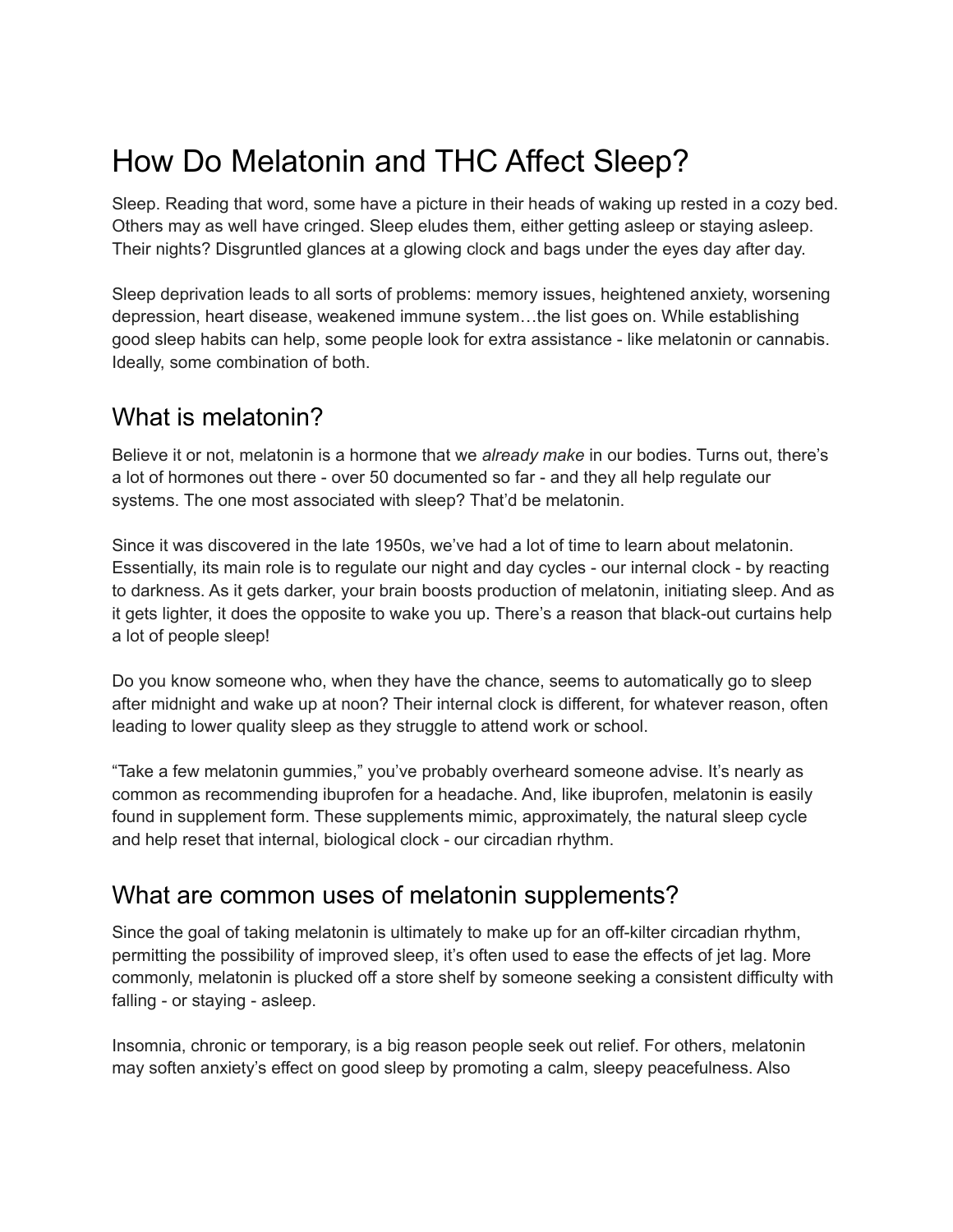common reasons people seek out supplements are delayed sleep disorders, where you'll meet many "night owls."

Though it is non-toxic and non-addictive, melatonin may have some side effects. Some common ones include excessive daytime drowsiness and headaches, particularly at higher doses. Melatonin supplements may also interact with other medications you're on, so we recommend talking to your doctor.

# What about the impact of THC on sleep?

"Wait, weed helps sleep, too?"

For many people, absolutely. People have been consuming marijuana - increasingly referred to as cannabis - for generations. Possibly millenia, evidenced by archaeological discoveries. By the early 1900s, it was sold at apothecaries and pharmacies as an over-the-counter tincture. Knowing this, we can't say we're surprised that it's used so widely as a sleep aid.

So, *how exactly* does THC impact our sleep? Real quick: THC stands for tetrahydrocannabinol and refers to, typically, THC 9 also called Delta 9. THC 8 and THC 10, Delta 8 and Delta 10 respectively, are newcomers so let's focus on Delta 9 THC. And THC isn't the only compound found in cannabis that affects us - there are terpenes and other cannabinoids that help with sleep - like CBN.

Ok, getting back to sleep. Specific effects and the relief experienced vary not only by dosage, but by strain, product, and individual reactions. When it's a good fit for the person, THC can ease things like anxiety, chronic pain and inflammation, even nightmares related to PTSD.

There are so many personal stories about how cannabis helps with getting better sleep, but there are also some studies supporting the idea, too. One study even found that cannabis increases the [production](https://www.ncbi.nlm.nih.gov/pmc/articles/PMC5656354/) of melatonin in the body! More work needs to be done, but the idea of using marijuana as a sleep aid is not at all farfetched.

Oh, but we're not telling you to select one over the other for sleep - both cannabis and melatonin are great options.

## Does combining THC and melatonin lead to better sleep?

Speaking of, what happens when you combine melatonin and cannabis to sleep better? THC, specifically? Well, there aren't many official studies that put THC and melatonin together, but it is increasingly common for people to choose both.

Is it safe to combine the two? Typically, yes. Again, other medications or conditions may impact your response to either - or both - cannabis and melatonin. Two major things to consider: